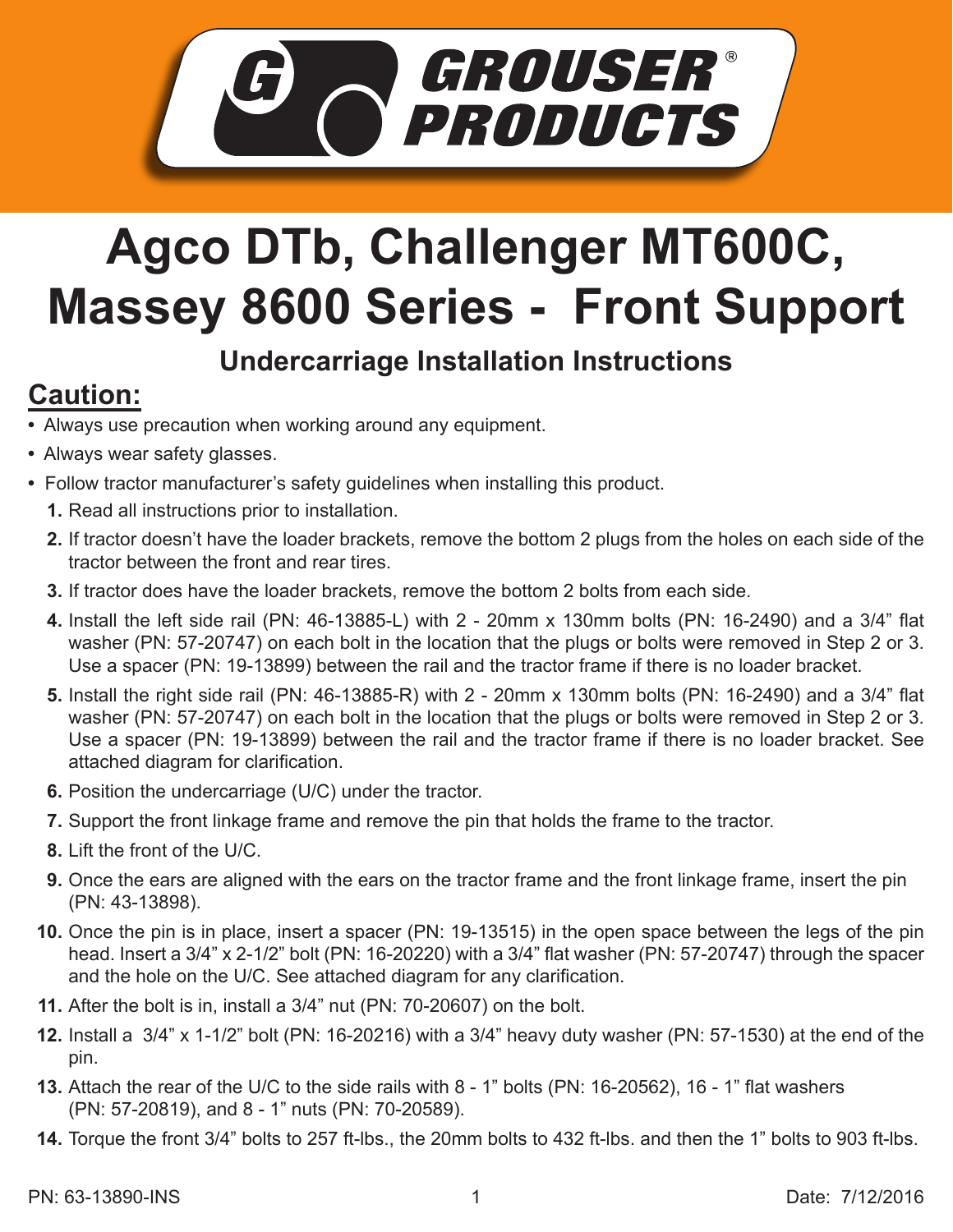- **15.** Pull the drawbar out to allow room to for installing the push pole.
- Attach the push plate to the rear of the push pole with 4 3/4" flat washers (PN: 57-20747), and 4 3/4" **16.** nuts (PN: 70-20607). The round edge should be towards the open back of the push pole. Only finger tighten the nuts for now. See the attached diagram for clarification.
- **17.** Install 2 1" x 3" bolts (PN: 16-20562) and 2 1" nuts (PN: 70-20589) at the rear of the push pole where there are 2 nuts welded in place.
- Lift the rear of the push pole up so that the rear plate rests on top of the drawbar bracket. **18.**
- **19.** Lift the front of the push pole up. Attach the push pole to the undercarriage with a pin (PN: 43-16789), 2 - 1" flat washers (PN: 57-20749), and 2 - pin clips (PN: 43-7767).
- **20.** Tighten the 1" bolts to push the push plate up tight against the tractor casting. Torque the 1" bolts to 90-95 ft-lbs.
- 21. Tighten the nuts up tight against the back plate on the push pole. Use the nuts to lock the bolts in place.
- **22.** Now, torque the 3/4" nuts to 257 ft-lbs.
- **23.** Put the drawbar in the original position.
- After the first 8 hours of use, re-torque all bolts. **24.**
- **25.** Check all fasteners regularly to ensure proper operation of equipment.